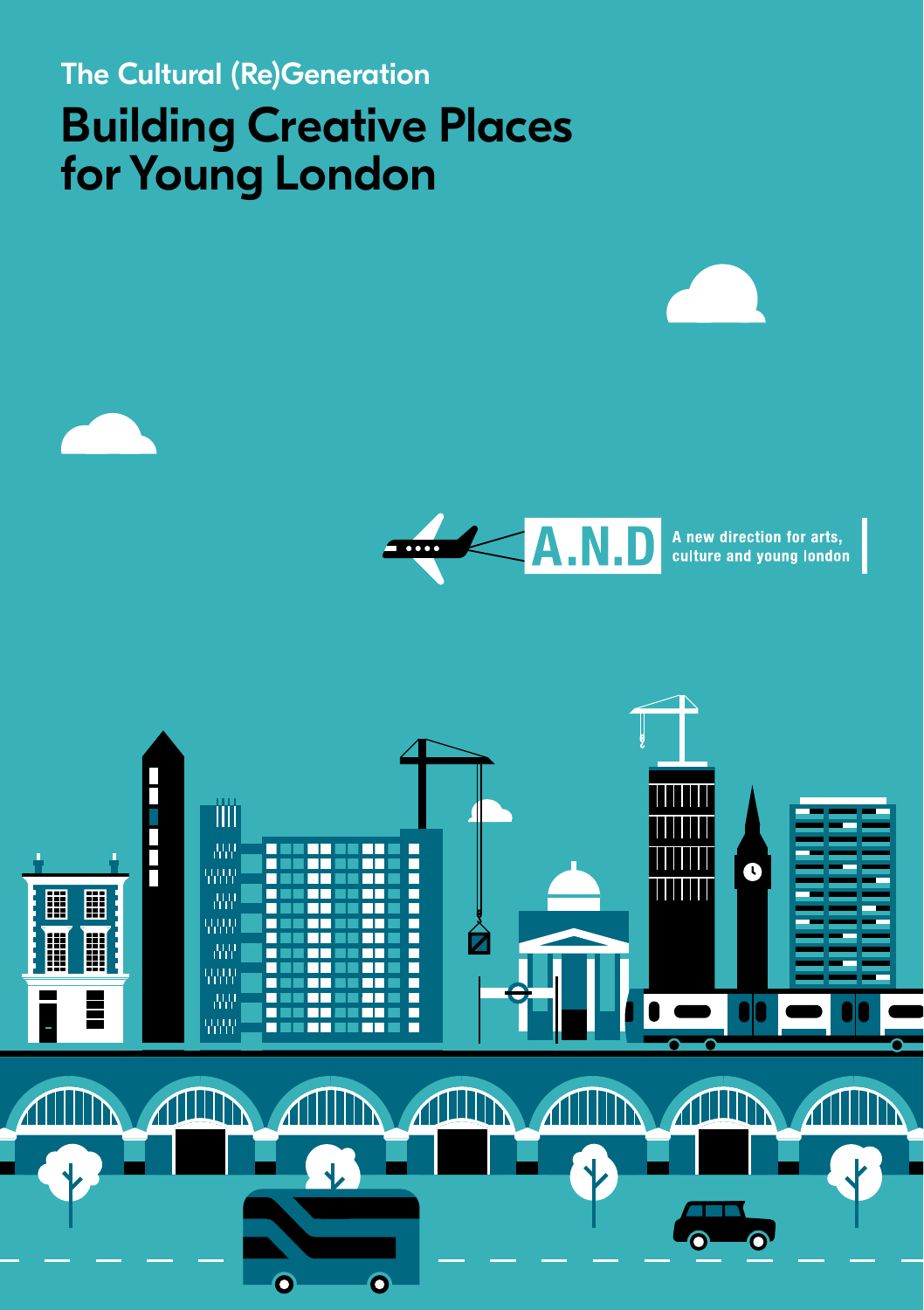### RECOMMENDATIONS

For London to be competitive and successful for all communities, it needs to be a city where creativity can flourish. This means building opportunities for children, young people and families to play, learn and create.

### THE BENEFITS OF BUILDING CREATIVE PLACES

- *For London:* making sure that the right skills and abilities are nurtured in London's young people and that new housing developments become flourishing neighbourhoods.
- *For local communities:* helping improve children and young people's wellbeing and mental health.
- *For children and young people:* increased confidence, wellbeing, a better education and skills and experiences that enable them to thrive as adults.
- *For housing developers:* supporting long-term stability of local areas by building strong social relationships, attracting families by creating good facilities for children and young people, and providing positive activities for people of all ages.

#### WHAT SHOULD THOSE WORKING IN THE DEVELOPMENT SECTOR DO TO MAKE THIS HAPPEN?

- *Understand:* find out about the existing artistic and cultural resources with and for children and young people in the area, they might not be in the obvious places.
- *Plan:* at the earliest stage, think about places and space to play, learn and create.
- *Engage:* co-produce with children, young people and families.
- *Integrate:* identify how art and culture can reinforce other initiatives to address economic, social and physical challenges.
- *Resource:* secure on-going investment in creative programmes and places.
- *Inspire:* be a leader, creative ideas and places galvanise people into action.



### WHAT DO INVESTMENTS IN CREATIVITY LOOK LIKE?

## [ PLAY ]

- integrate play, discovery and adventure throughout the public realm and not limit children to designated play spaces
- provide play spaces for different age groups of children and spaces for young people to hang out
- co-design playgrounds with children and parents
- allow young people to design and build their own spaces
- use temporary, 'meanwhile uses' for projects with longer time scales to provide creative, child- and young people-friendly spaces and provision

### [ LEARN ]

- when building new schools, attract schools with STEAM<sup>1</sup> programmes or schools that put creative learning at the centre of their curriculum
- support partnerships between schools, universities, creative industries and councils
- develop an apprenticeship and training programme so local young people can shadow an employee, find a mentor or a work placement in a creative business located around the site

# [ CREATE ]

- provide spaces to use for free or at subsidised rents for arts organisations that offer art outreach projects for young people
- support partnerships between arts and cultural organisations and youth projects/organisations that work with local children and families
- organise events that open up opportunities for participation in performance and arts for local young people
- make links between local artists, makers and creative professionals and youth organisations
- attract tenants that can resource new partnerships to support creative provision and creative job opportunities